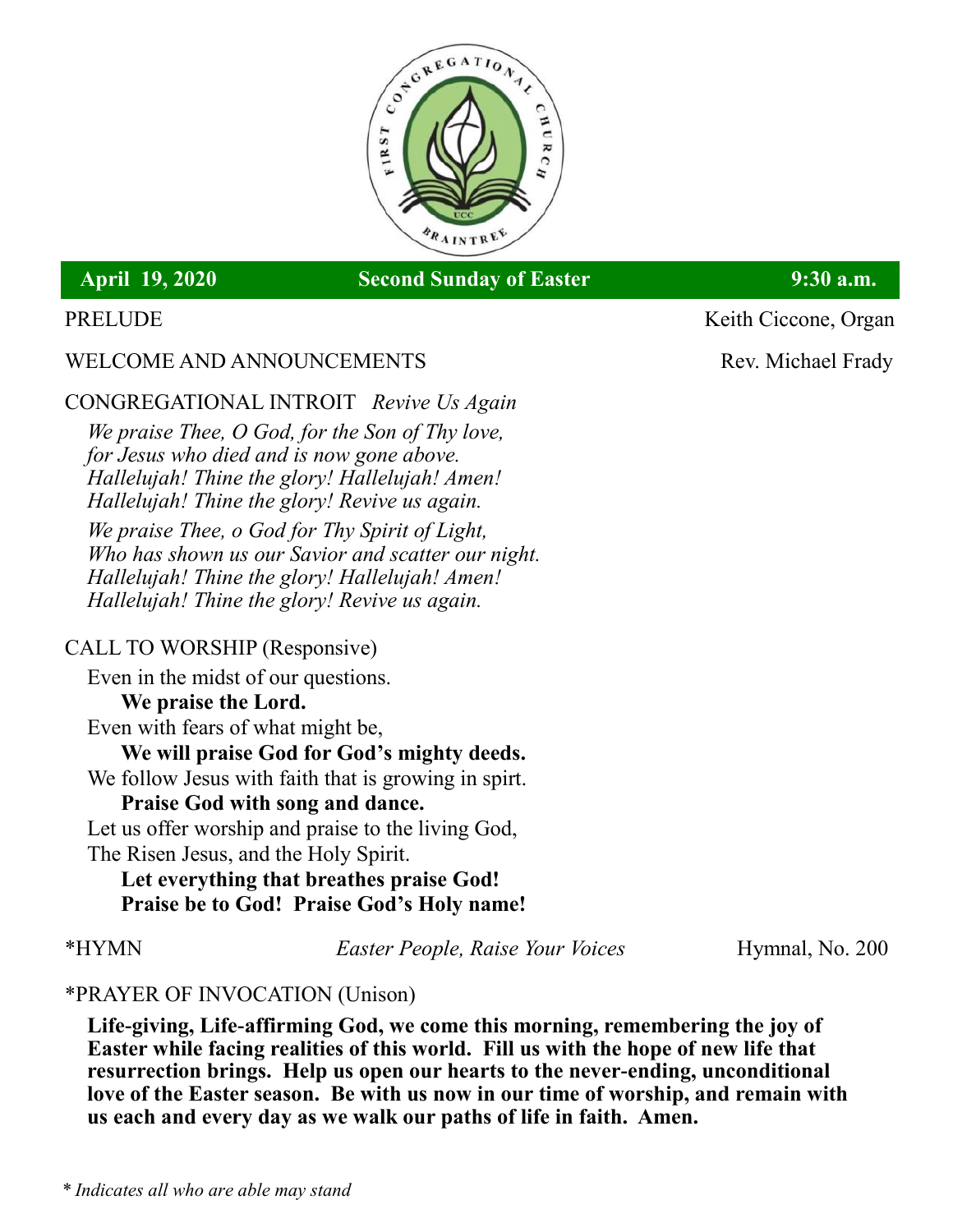\*GLORIA PATRI *Glory be to the Father, and to the Son, and to the Holy Ghost. As it was in the beginning, is now and ever shall be. World without end. Amen. Amen.*

| <b>FIRST READING</b>                   | Revelation 1:4-8       |                       |
|----------------------------------------|------------------------|-----------------------|
| <b>ANTHEM</b>                          |                        |                       |
| <b>SCRIPTURE READING</b>               | John 20: 19-29         |                       |
| <b>SERMON</b><br><b>MUSIC RESPONSE</b> | "The Courage to Doubt" | Rev. Michael Frady    |
| PASTORAL PRAYER                        |                        | Pastor Suzy Aja Burba |
| LORD'S PRAYER                          |                        |                       |

LORD'S PRAYER

**Our Father, who art in heaven, hallowed be Thy name. Thy kingdom come, Thy will be done on earth as it is in heaven. Give us this day our daily bread, and forgive us our debts, as we forgive our debtors. And lead us not into temptation, but deliver us from evil. For Thine is the kingdom and the power and the glory for ever. Amen.**

HYMN *Breathe on Me, Breath of God* Hymnal, No. 227

### INVITATION TO OFFERING

### **\*DOXOLOGY**

*Praise God, from whom all blessings flow. Praise Him, all creatures, here, below. Praise Him, above, ye heav'nly hosts. Praise Father, Son and Holy Ghost. Amen.*

### **\*PRAYER OF DEDICATION**

**From our hearts and from our hands, we humbly and gladly present these gifts to you, O God, that they may be used to serve you and to bless your people, through Jesus Christ our Savior. Amen**

\*HYMN *Alleluia! Alleluia! Hearts to Heaven* Hymnal, No. 201

### SERENITY PRAYER *~ Reinhold Niebuhr*

**God grant me the serenity to accept the things I cannot change, courage to change the things I can, and wisdom to know the difference. Living one day at a time, enjoying one moment at a time, accepting hardships as the pathway to peace, taking as Jesus did, this sinful world as it is, not as I would have it, trusting that he will make all things right if I surrender to his will; that I may be reasonably happy in this life and supremely happy with him forever in the next. Amen.**

BENEDICTION

POSTLUDE